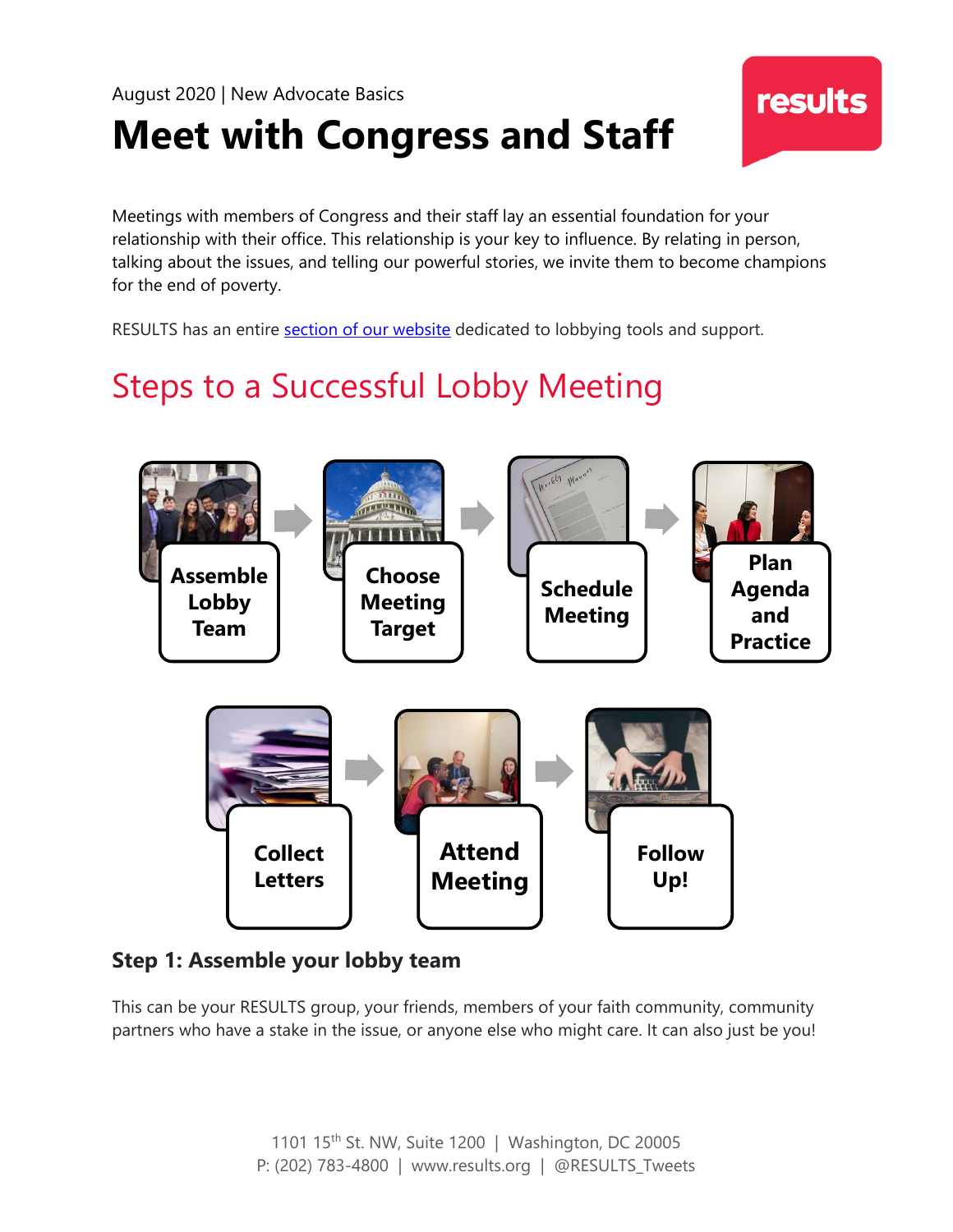## **Step 2: Choose your meeting target**

You can request a face to face (F2F) meeting with your member of Congress. There are also several staff who work in their DC and local offices that are influential that you can request a meeting with.



## **Washington D.C. Office Staff**

### **Local / Regional Office Staff**



The life of a congressional staffer can be difficult. They often work overtime in a fastpaced environment with low pay and frequent calls from angry and rude constituents. They are generally eager to hear from you (and it's their job!) Remember when communicating with the congressional office to be:

- 1. Respectful of the staffer's time: Be prepared, organized, and focused.
- 2. Respectful of the staffer's humanity: Be kind, even if you disagree with them! Cultivate a relationship that makes them want to hear from you.
- 3. Patient: It's important to be persistent and follow-up with the office but do understand the limitations of staff in DC and in-district.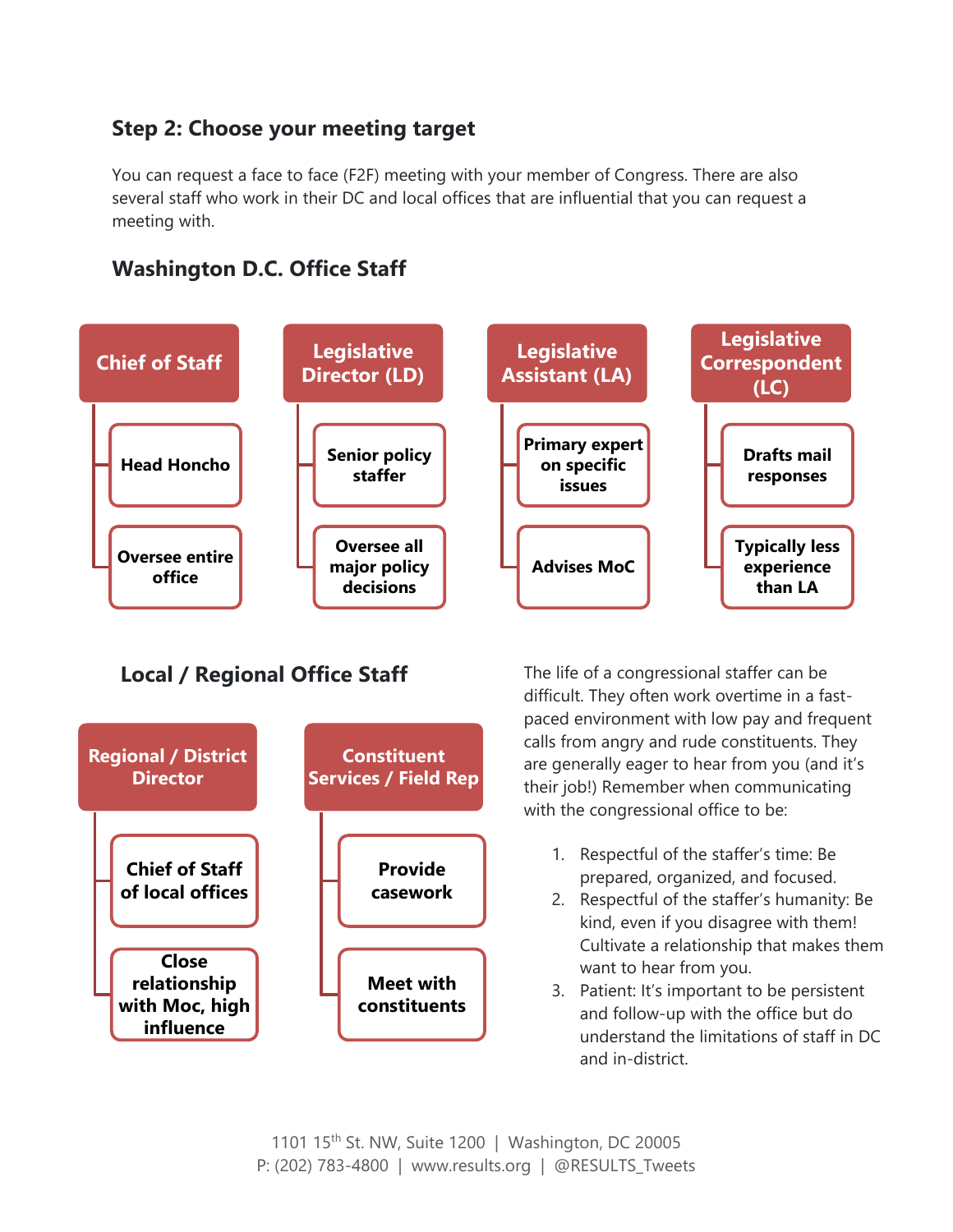## **Step 3: Schedule your meeting**

You'll need to share the date(s) you had in mind, issues you want to discuss, and number of people attending. You may have to call and follow up several times to get your meeting confirmed. Be persistent! Find sample meeting requests in our Lobbying Resources: [results.org/volunteers/lobbying/](https://results.org/volunteers/lobbying/)

| <b>Type of Meeting</b>                  | <b>How to Schedule</b>                                                                                                                                   |
|-----------------------------------------|----------------------------------------------------------------------------------------------------------------------------------------------------------|
| Face to Face with member of Congress    | Call the DC office and ask to speak with the<br>Scheduler<br>Send an email to the Scheduler<br>$\bullet$<br>It does not hurt to do both!                 |
| Meeting with local aide at local office | Call the local office and schedule directly with<br>an aide<br>Email the local office with your request and<br>$\bullet$<br>issues you'd like to discuss |

## **Step 4: Plan your agenda, assign roles, and practice**

Start by researching your member of Congress. Look them up on the [RESULTS website](https://results.org/volunteers/action-center/legislator-lookup/?vvsrc=%2fAddress) using the Legislator Lookup Get an idea of their voting history on the [RESULTS Congressional Scorecard.](https://results.org/volunteers/congressional-scorecard/) What can you thank them for? Where can you find common ground? What policies do they need to be lobbied on?

#### **Decide the goals of your meeting. Goals should include:**

| <b>Build</b><br><b>Relationship</b> | <b>Introduce Group</b><br>as Resource | <b>Prove</b><br><b>Community</b><br><b>Cares</b> |
|-------------------------------------|---------------------------------------|--------------------------------------------------|
| <b>Educate on</b>                   | <b>Gather Intel</b>                   | Get                                              |
| <b>Issues</b>                       | about Office                          | <b>Commitment</b>                                |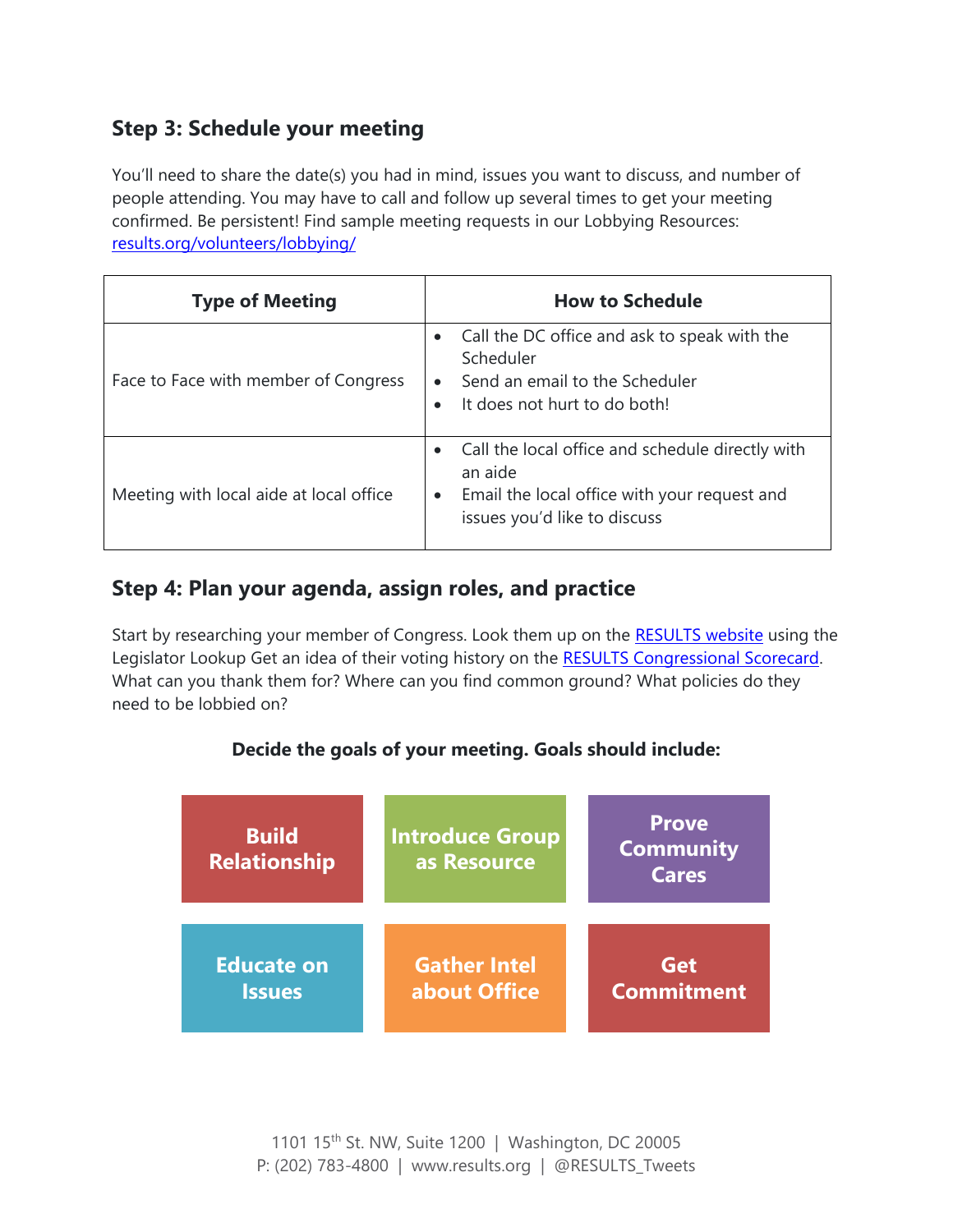#### **Assign meeting roles:**

| <b>Role</b>       | <b>Responsibility</b>                                                                                                                                                                                |
|-------------------|------------------------------------------------------------------------------------------------------------------------------------------------------------------------------------------------------|
| Facilitator       | Kick meeting off. Lead introductions, thank-you's, and meeting overview.<br>$\bullet$<br>Keep meeting on track                                                                                       |
| Story-Teller      | Share a personal story about the issue or solution<br>$\bullet$                                                                                                                                      |
| Issue<br>Educator | Educate about the broader issue, problem, solution. Share facts about how<br>$\bullet$<br>it shows up in your local community                                                                        |
| Requestor         | Make a yes or no request of the congressperson<br>$\bullet$                                                                                                                                          |
| Note Taker        | Note any important info from the meeting: What question did the person<br>$\bullet$<br>raise? Concerns that need to be addressed in future meetings? Member's<br>response? What follow up is needed? |
| Leave             | Ensure letters, media, request sheets, and other supportive materials<br>$\bullet$                                                                                                                   |
| <b>Behinds</b>    | delivered. . Find leave behinds in our Lobbying Resources.                                                                                                                                           |

Plan your agenda based on current RESULTS campaigns, laser talks, and meeting roles Find a lobby meeting planning form in our **Lobbying Resources** to assist in creating your agenda.

#### **Sample Lobby Meeting Agenda**

- 1. Introductions and Thank you (Facilitator)
	- a. Thank the representative for something
	- b. Introduce RESULTS and your chapter
	- c. Facilitate individual team member intros.
	- d. Provide a summary of issues/asks to be discussed
- 2. Share a Personal Story to illustrate the issue (Story-teller)
	- a. Make sure this relates directly to one of the requests being made
- 3. Overview of Issue (Issue Educator)
	- a. State the problem, inform on a solution
- 4. Call to Action (Requestor)
	- a. Deliver a direct request (that has a yes or no answer) to the representative
- 5. Listen for response and engage in a dialogue
- 6. Closing the meeting (Facilitator)
	- a. Make follow-up plans with the office
	- b. Ask when you can follow-up
	- c. Thank them for their time